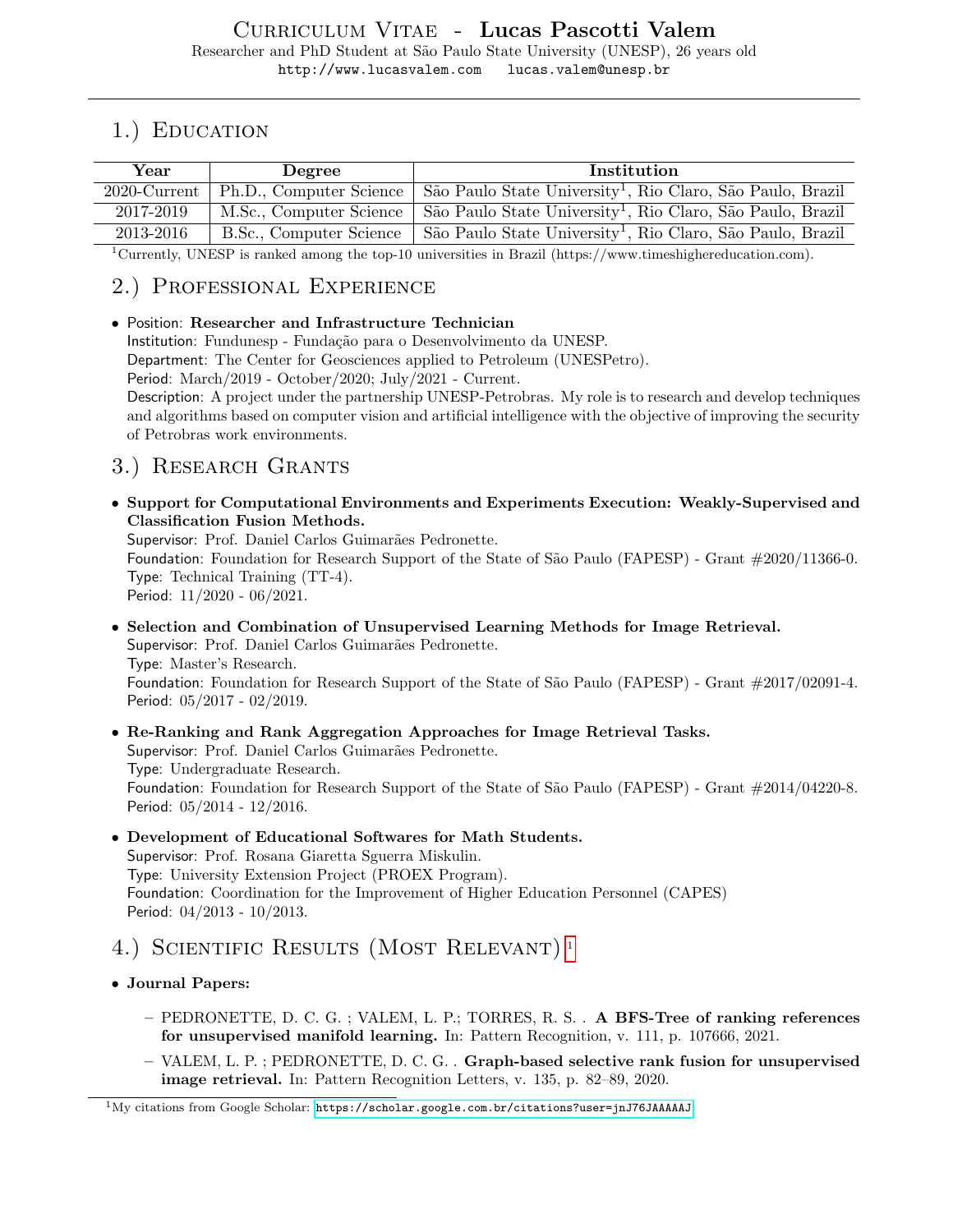- PISANI, F.; VALEM, L. P. ; PEDRONETTE, D. C. G.; TORRES, R. da S.; BORIN, E.; BRETERNITZ JR.; M. . A unified model for accelerating unsupervised iterative re-ranking algorithms. In: Concurrency and Computation: Practice and Experience, v. 32 n. 14, p. e5702, 2020.
- VALEM, L. P. ; PEDRONETTE, D. C. G. . Unsupervised Selective Rank Fusion for Image Retrieval Tasks. In: Neurocomputing; v. 377, p. 182-199, 2019.
- PEDRONETTE, D. C. G. ; VALEM, L. P. ; ALMEIDA, J.; TORRES, R. S. . Multimedia Retrieval Through Unsupervised Hypergraph-Based Manifold Ranking. In: IEEE Transactions on Image Processing (TIP); v. 28, p. 5824–5838, 2019.
- VALEM, L. P. ; DE OLIVEIRA C. R. ; PEDRONETTE, D. C. G. ; ALMEIDA, J. . Unsupervised Similarity Learning through Rank Correlation and kNN Sets. In: The ACM Transactions on Multimedia Computing, Communications, and Applications (TOMM); 2018.
- VALEM, L. P. ; PEDRONETTE, D. C. G. ; ALMEIDA, J. . Unsupervised Similarity Learning through Cartesian Product of Ranking References for Image Retrieval Tasks. In: Pattern Recognition Letters (PRL); 2018.
- Conference Papers:
	- VALEM, L. P. ; PEDRONETTE, D. C. G. . A Denoising Convolutional Neural Network for Self-Supervised Rank Effectiveness Estimation on Image Retrieval. In: ACM International Conference on Multimedia Retrieval (ICMR), 2021, Taipei - Taiwan.
	- PRESOTTO, J. G. C.; VALEM, L. P. ; DE SA N. G. ; PEDRONETTE, D. C. G. ; PAPA, J. P. ; ´ Weakly Supervised Learning through Rank-based Contextual Measures. In: 2020 25th International Conference on Pattern Recognition (ICPR), 5752-5759, 2021.
	- DE SA N. G. ; VALEM, L. P. ; PEDRONETTE, D. C. G. . ´ A Multi-level Rank Correlation Measure for Image Retrieval. In: Proceedings of the VISIGRAPP 2021, v. 5, p. 370-378.
	- LOPES, L. T. ; VALEM, L. P. ; PEDRONETTE, D. C. G. ; GUILHERME, I. R. ; PAPA, J. P. ; SANTANA, M. C. S. ; COLOMBO, D. . Manifold Learning-based Clustering Approach Applied to Anomaly Detection in Surveillance Videos. In: 15th International Conference on Computer Vision Theory and Applications (VISAPP), 2020, Valleta - Malta.
	- DE FERNANDO, F. A. ; PEDRONETTE, D. C. G. ; DE SOUSA, G. J. ; VALEM, L. P. ; GUILHERME, I. R. . RaDE: A Rank-based Graph Embedding Approach. In: 15th International Conference on Computer Vision Theory and Applications (VISAPP), 2020, Valleta - Malta.
	- VALEM, L. P. ; PEDRONETTE, D. C. G. . An Unsupervised Genetic Algorithm Framework for Rank Selection and Fusion on Image Retrieval. In: ACM International Conference on Multimedia Retrieval (ICMR), 2019, Ottawa - Canada.
	- VALEM, L. P. ; PEDRONETTE, D. C. G. ; BREVE, F. ; GUILHERME, I. R. . Manifold Correlation Graph for Semi-Supervised Learning. In: IJCNN IEEE WCCI, 2018, Rio de Janeiro - Brazil.
	- ALMEIDA, J. ; VALEM, L. P. ; PEDRONETTE, D. C. G. . A Rank Aggregation Framework for Video Interestingness Prediction. In: 9th International Conference on Image Analysis and Processing (ICIAP), 2017, Catania - Italy.
	- VALEM, L. P. ; PEDRONETTE, D. C. G. . Selection and Combination of Unsupervised Learning Methods for Image Retrieval. In: 15th International Workshop on Content-Based Multimedia Indexing (CBMI' 17), 2017, Florence - Italy.
	- VALEM, L P. ; PEDRONETTE, D. C. G. . An Unsupervised Distance Learning Framework for Multimedia Retrieval. In: ACM International Conference on Multimedia Retrieval (ICMR), 2017, Bucharest - Romania.
	- VALEM, L. P. ; PEDRONETTE, D. C. G. . Unsupervised Similarity Learning through Cartesian Product of Ranking References for Image Retrieval Tasks. In: SIBGRAPI Conference on Graphics, Patterns and Images, 2016, São José dos Campos - Brazil.